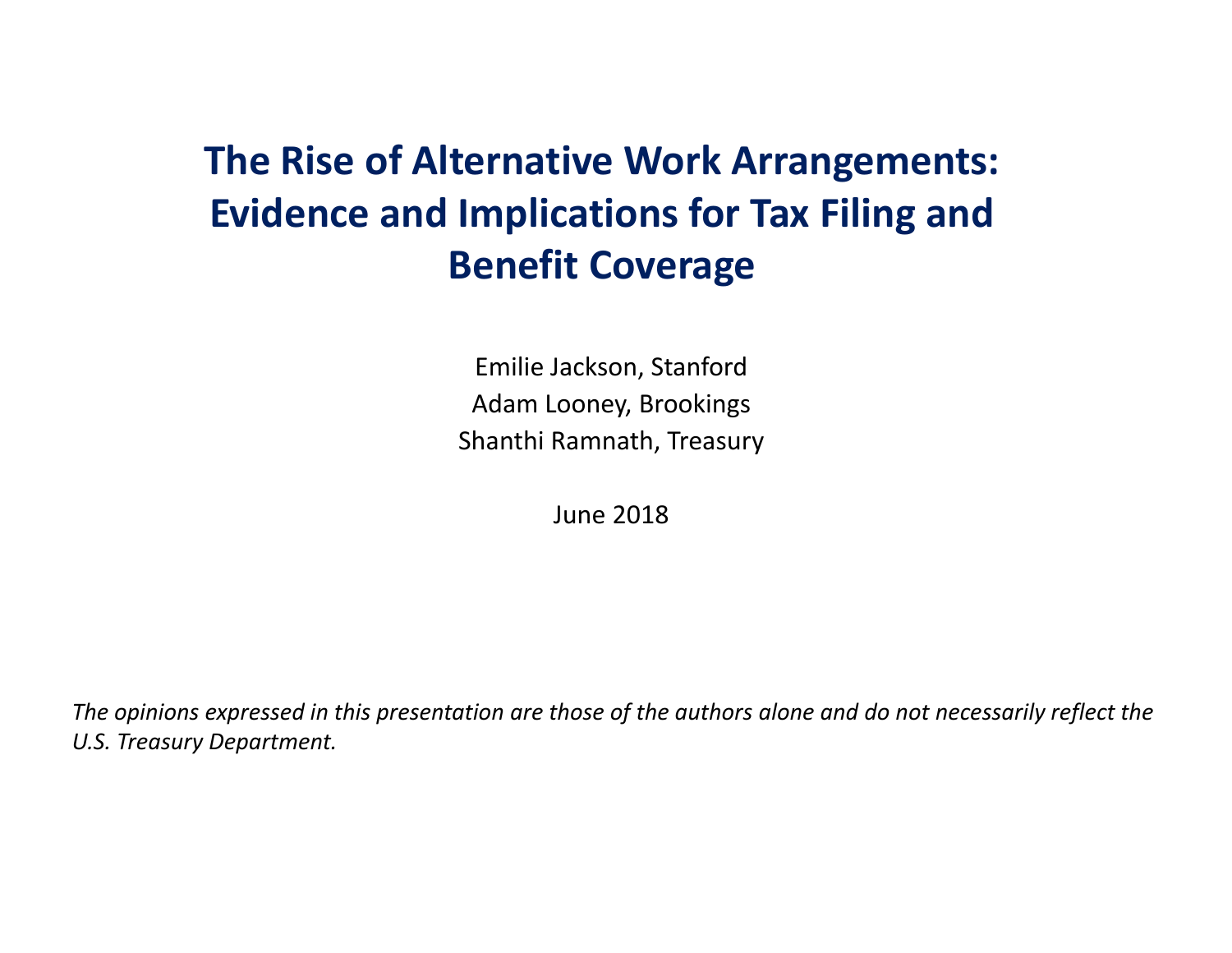# The Rise of the Alternative Workforce

- Increased interest in measuring the extent to which people engage in non ‐traditional employment
- GAO (2015) estimates a range of less than 5% to more than one third of the total employed labor force depending on the definition and the data source
- Katz and Krueger (2016) find that the share of contingent workers increased by 50% between 1995 and 2015
	- Net employment growth between 2005 and 2015 is almost entirely (95%) due to growth in alternative work arrangements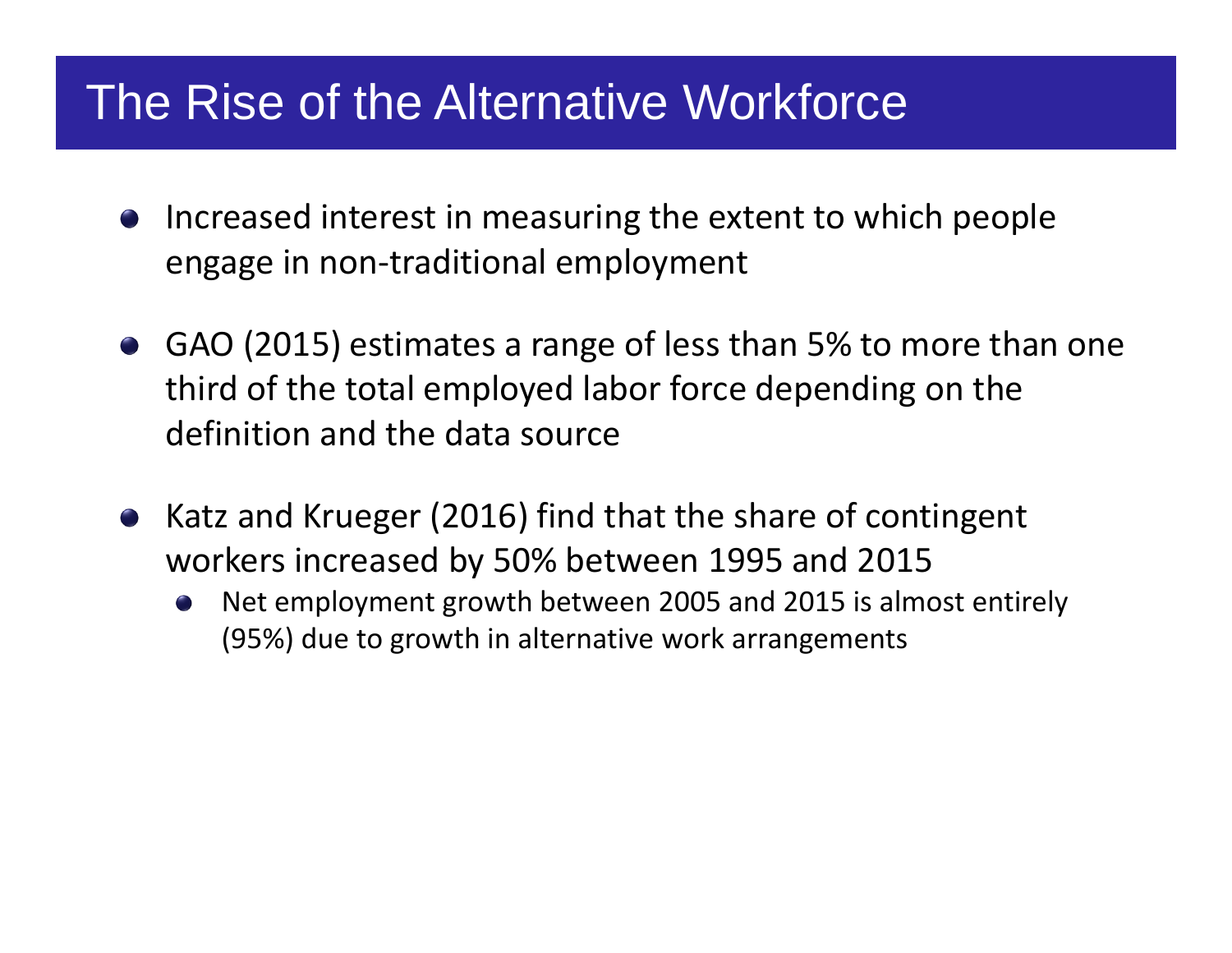# Online Gig Economy

- A growing segment of the alternative workforce includes people who use an online intermediary that matches workers to customers (online gig economy)
	- e.g Uber, Lyft, TaskRabbit, etc…
- Harris and Krueger (2015) argue that workers comprising the online gig economy do not fit easily into the legal definitions of employee or independent contractor
	- Problematic if workers are misclassified by employers as contractors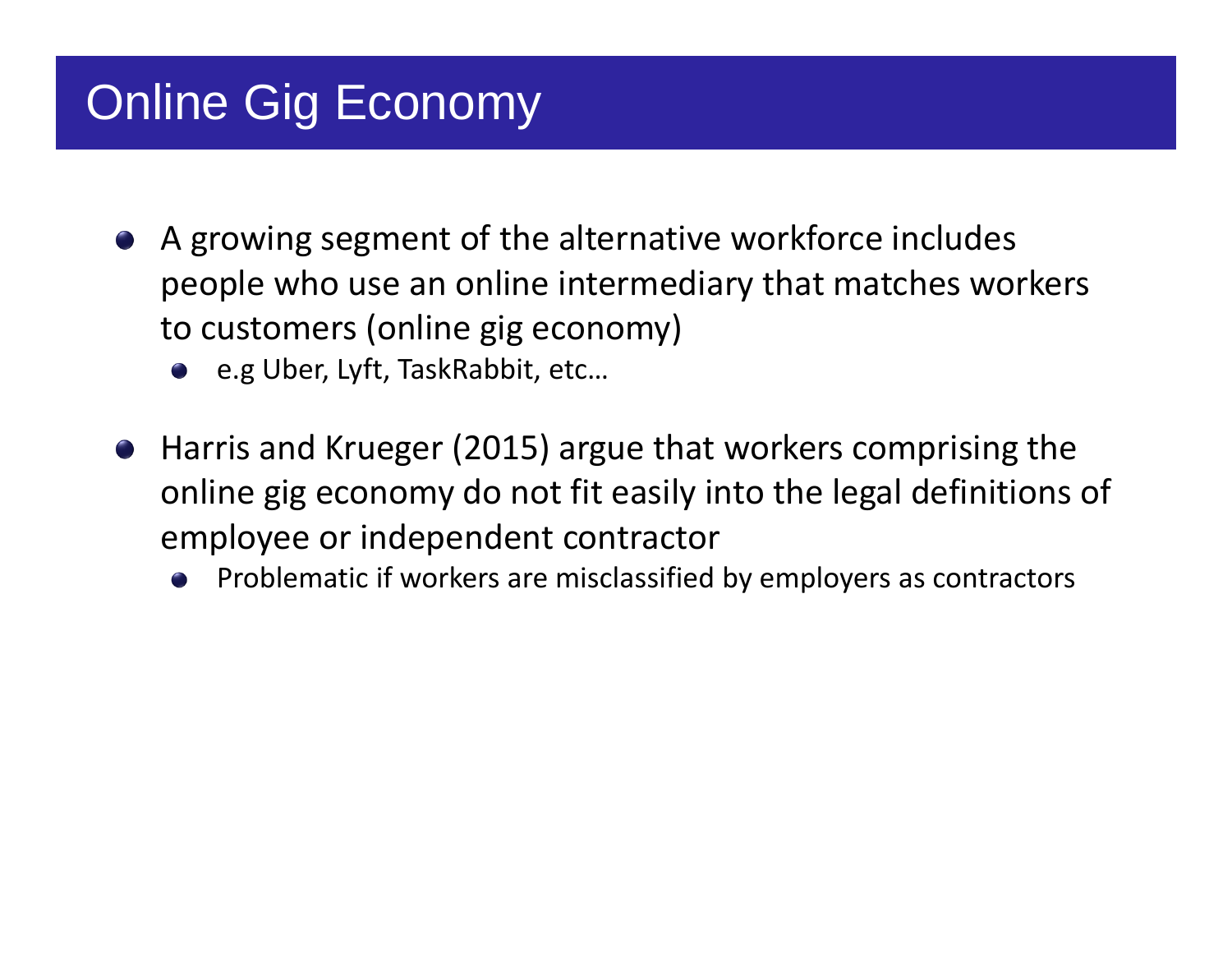#### Research Goals

- Our goal is to categorize people into meaningful employment categories using income information from tax data
- Self-employment group is diverse
	- We create <sup>a</sup> set of rules in an attempt to separate independent contractors, employees with contract income, and business owners
- Also interested in identifying people who participate in the online gig economy
- We then compare economic situations across the different worker type
	- Income, household structure, benefits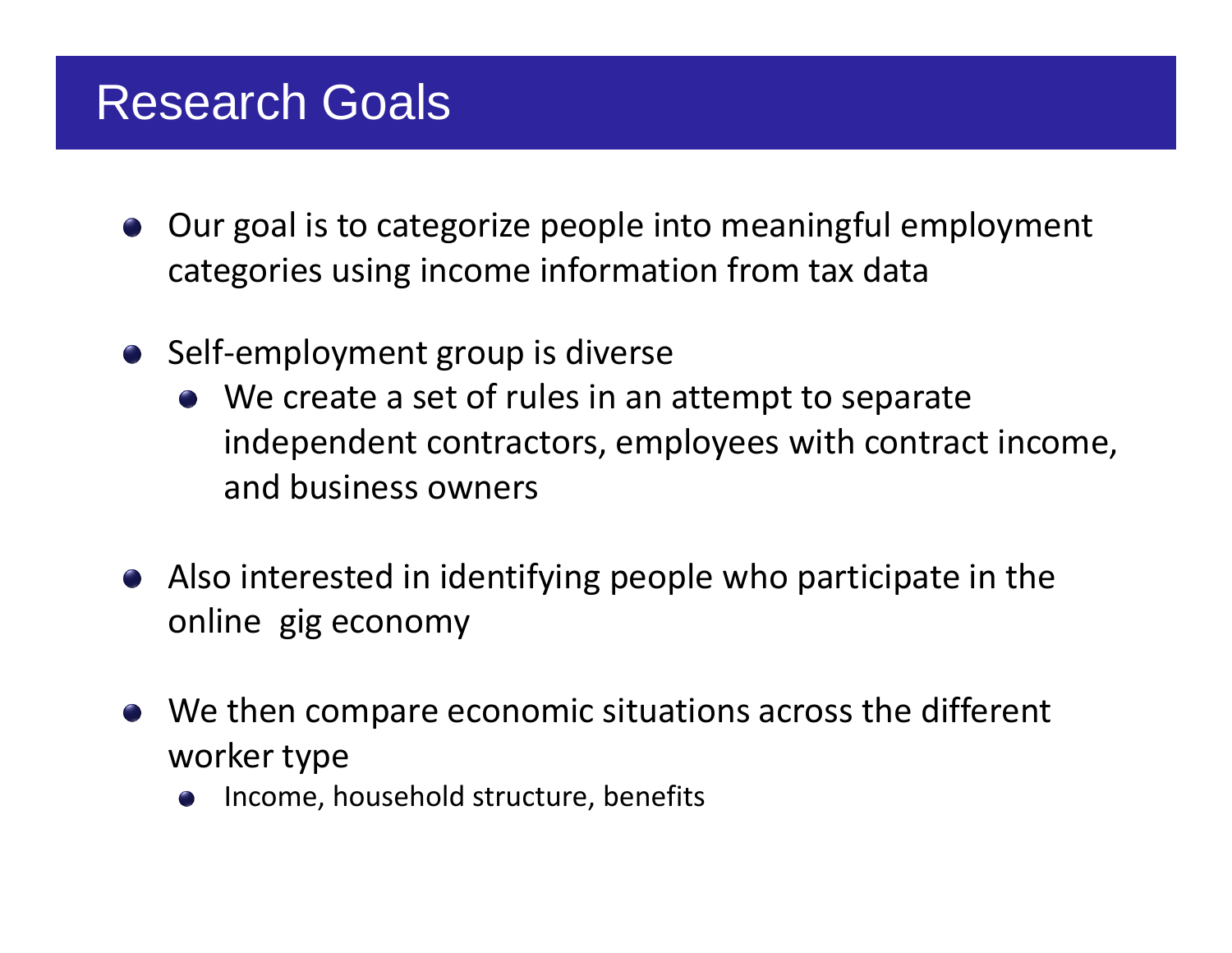# Some Pitfalls of Tax Data

- Tax forms are not <sup>a</sup> perfect indicator
	- A temporary worker may receive wages if they are hired as an employee through <sup>a</sup> temp agency
	- In tax data this will look like someone with <sup>a</sup> "traditional" job despite being considered <sup>a</sup> contingent worker
- People earn multiple forms of income
	- A worker with <sup>a</sup> traditional job may also have contract income from side consulting work
	- In tax data, they would file <sup>a</sup> Schedule C and therefore look like someone who is self‐employed
- Not everyone receives third party information reporting
	- e.g. thresholds for receiving <sup>a</sup> 1099K are high
- Difficult to identify firms which firms are issuing W2's, 1099MISC, 1099Ks based on EINs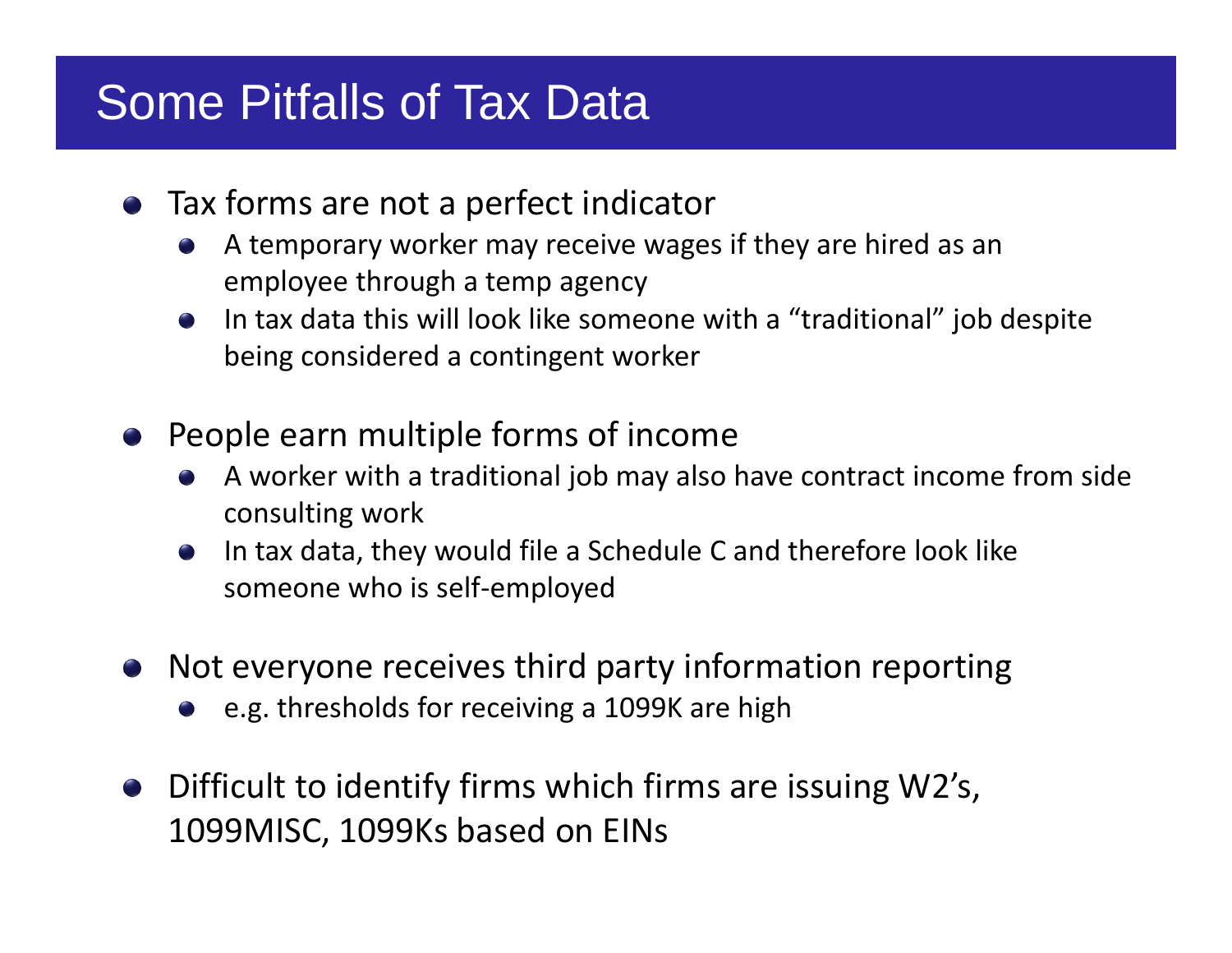# Some Strengths of Tax Data

- Large number of observations spanning many years allow us to look at trends over time in types of employment over time
	- Large sample particularly useful when trying to analyze small sub‐ population of online gig workers
- Link across multiple pieces of information to compare demographic and economic characteristics
	- 1040: AGI, family structure, health care coverage
	- 1095A: Exchange coverage
	- 5498, W2: Retirement benefits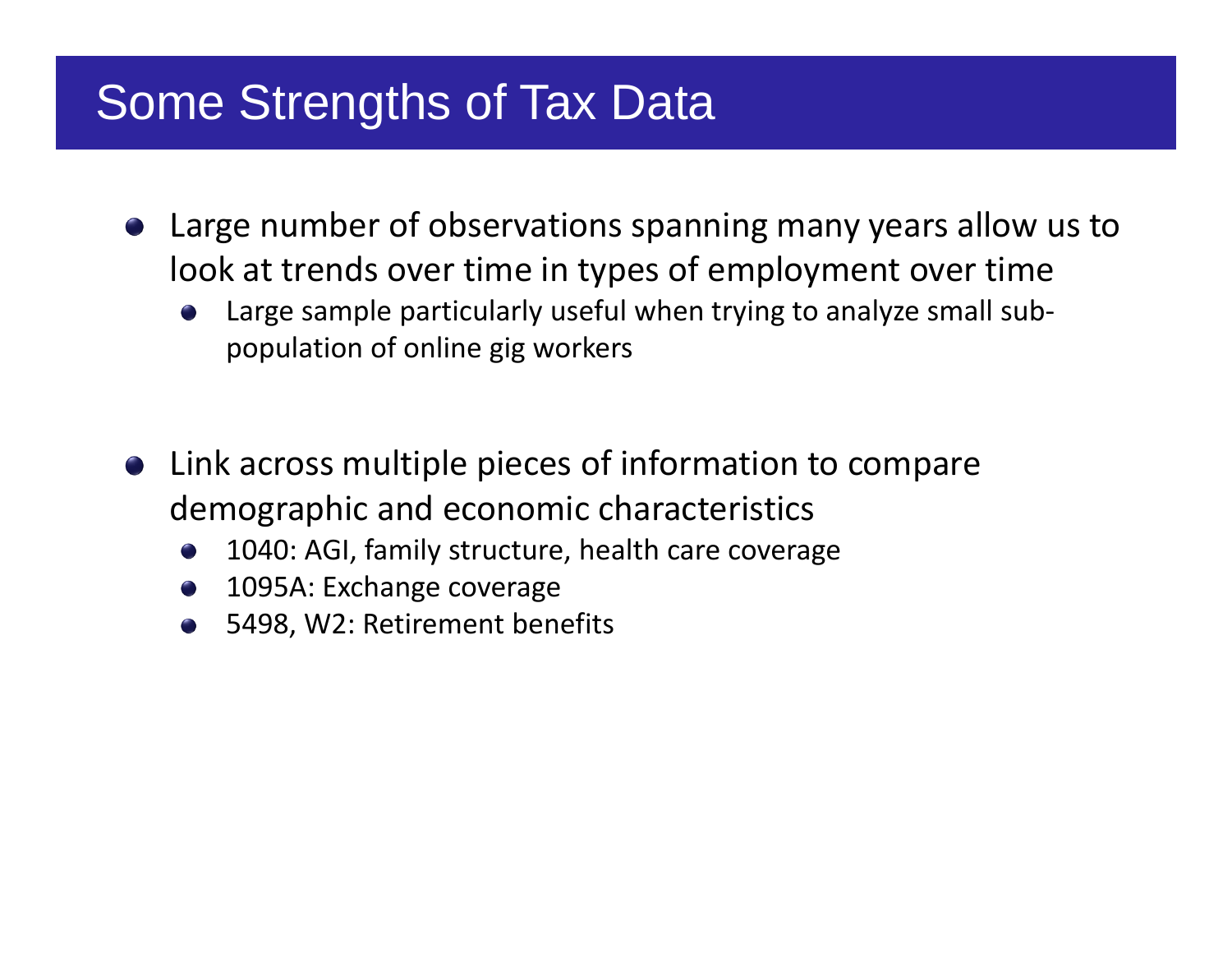# Data

#### **Comparison of 2014 Self‐Employed and Wage Earners**

- Draw 10% random sample of people who file <sup>a</sup> Schedule SE and Schedule C
- Draw 1% random sample of people with W2 and no Schedule SE
	- Merge various forms to get information on age, gender, household  $\begin{pmatrix} 1 \\ 1 \end{pmatrix}$ income, wages, and access to benefits

#### **Trends in Self‐Employment, 2000‐2014**

Draw 1% random sample of Schedule SE and Schedule C filers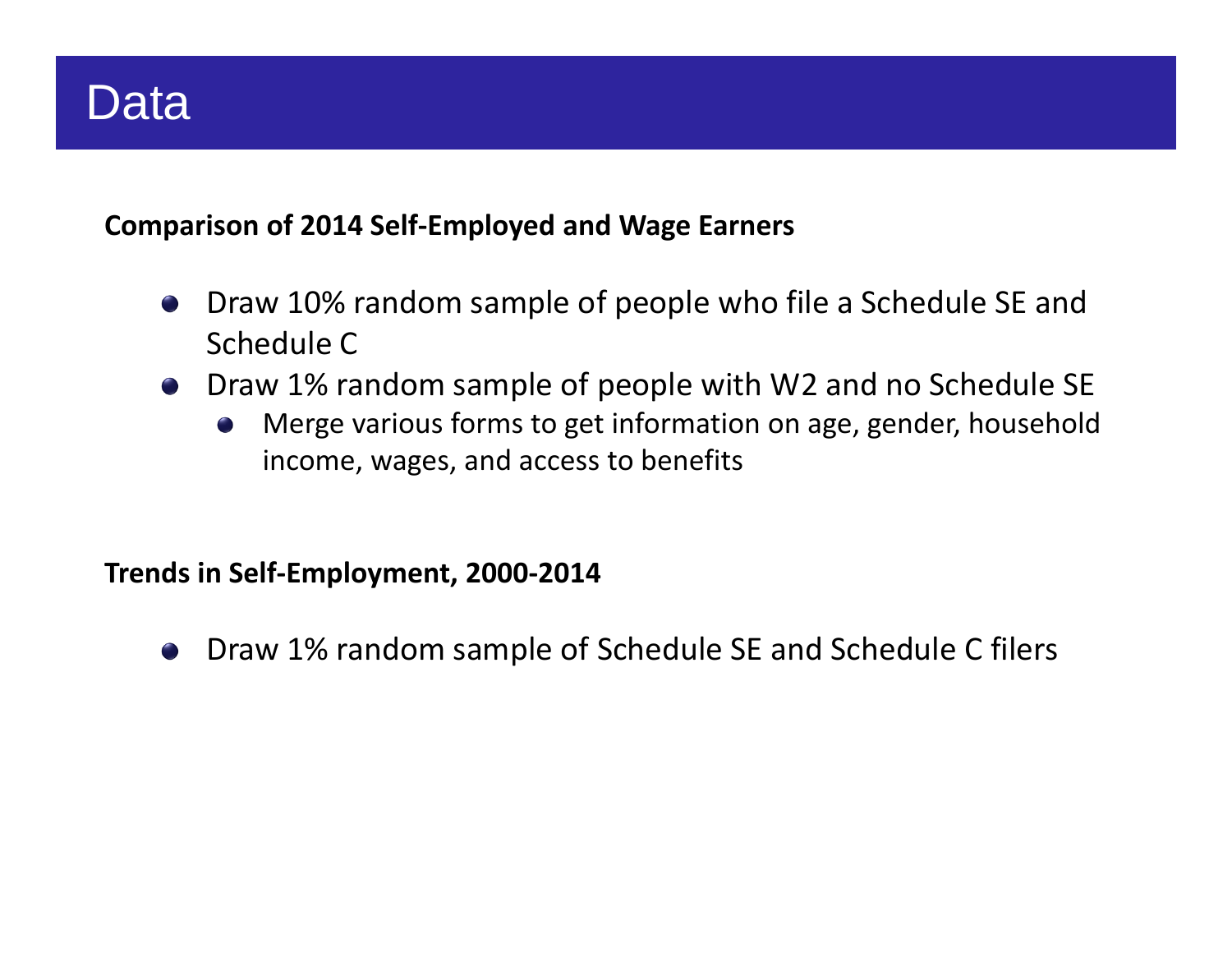# Categorizing the Self-Employed

Use presence of certain tax forms to create course groupings

- W2: Traditional employee ‐employer relationships
- 1099MISC, 1099K, Schedule C, Schedule SE: Online gig economy, contractors, business owners
- We classify people with self ‐employment income into groups using sources of income and size of business activity
	- Share of total earnings made up by wages
	- Refine categories using amount of business expenses deducted on Schedule C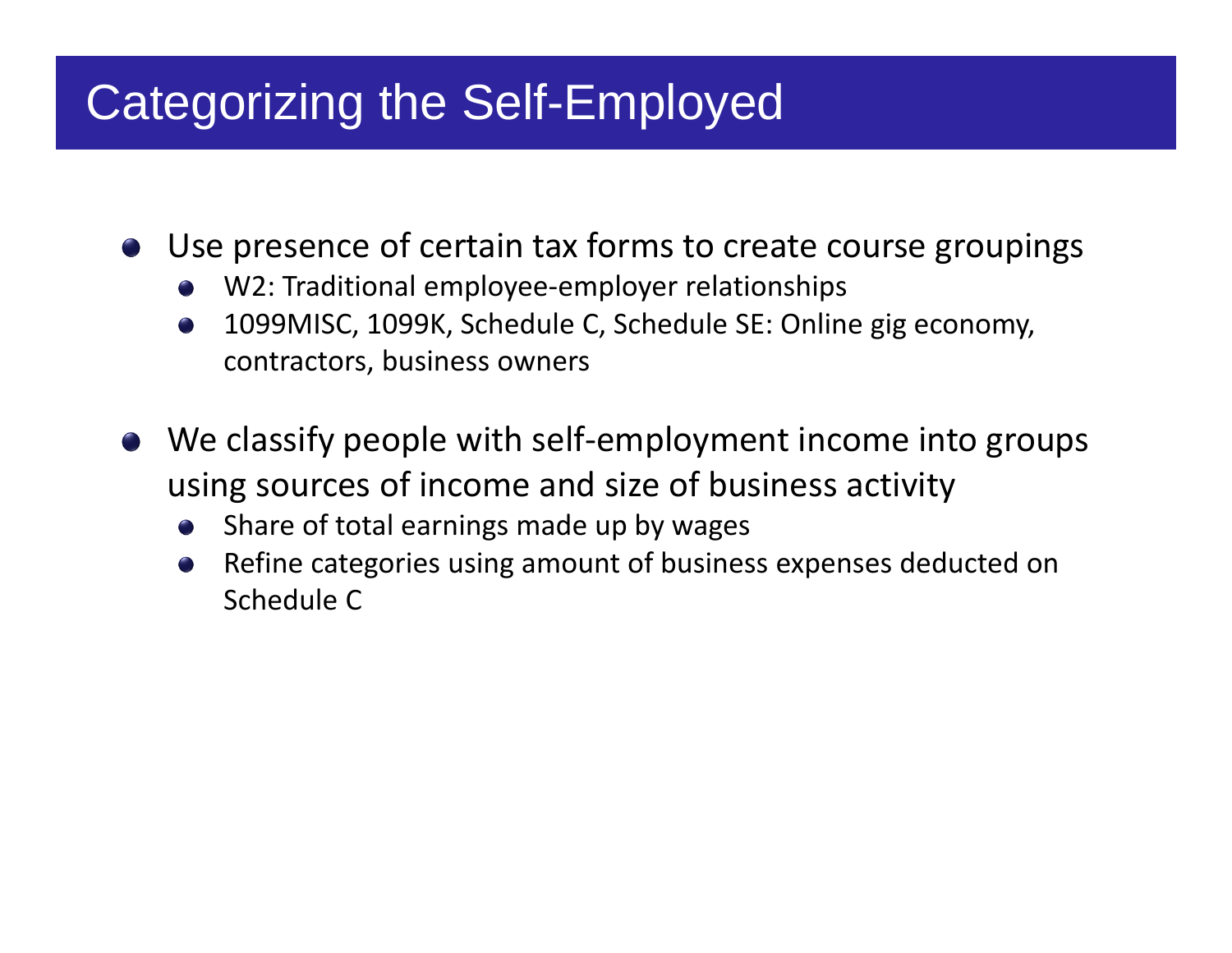#### Tax Forms Filed/Received by Earnings Source, 2014

| 2014         | <b>Files</b><br><b>Sched C</b> | One<br><b>1099MISC</b> | <b>Multiple</b><br><b>1099MISC</b> | One<br>1099K | <b>Multiple</b><br>1099K |
|--------------|--------------------------------|------------------------|------------------------------------|--------------|--------------------------|
| Wage Only    | 4.4%                           | 2.6%                   | 0.5%                               | 0.3%         | 0.0%                     |
| SE Only      | 88.5%                          | 32.0%                  | 18.8%                              | 5.8%         | 2.2%                     |
| SE and Wages | 86.3%                          | 43.1%                  | 16.5%                              | 2.9%         | 0.9%                     |

- Large fraction of people with SE income did not receive <sup>a</sup>  $\begin{pmatrix} 1 \\ 1 \end{pmatrix}$ 1099MISC
- Very few people receive 1099K
- Majority of people with SE income also file <sup>a</sup> Schedule C
	- We will focus on income and expenses from Schedule C  $\bullet$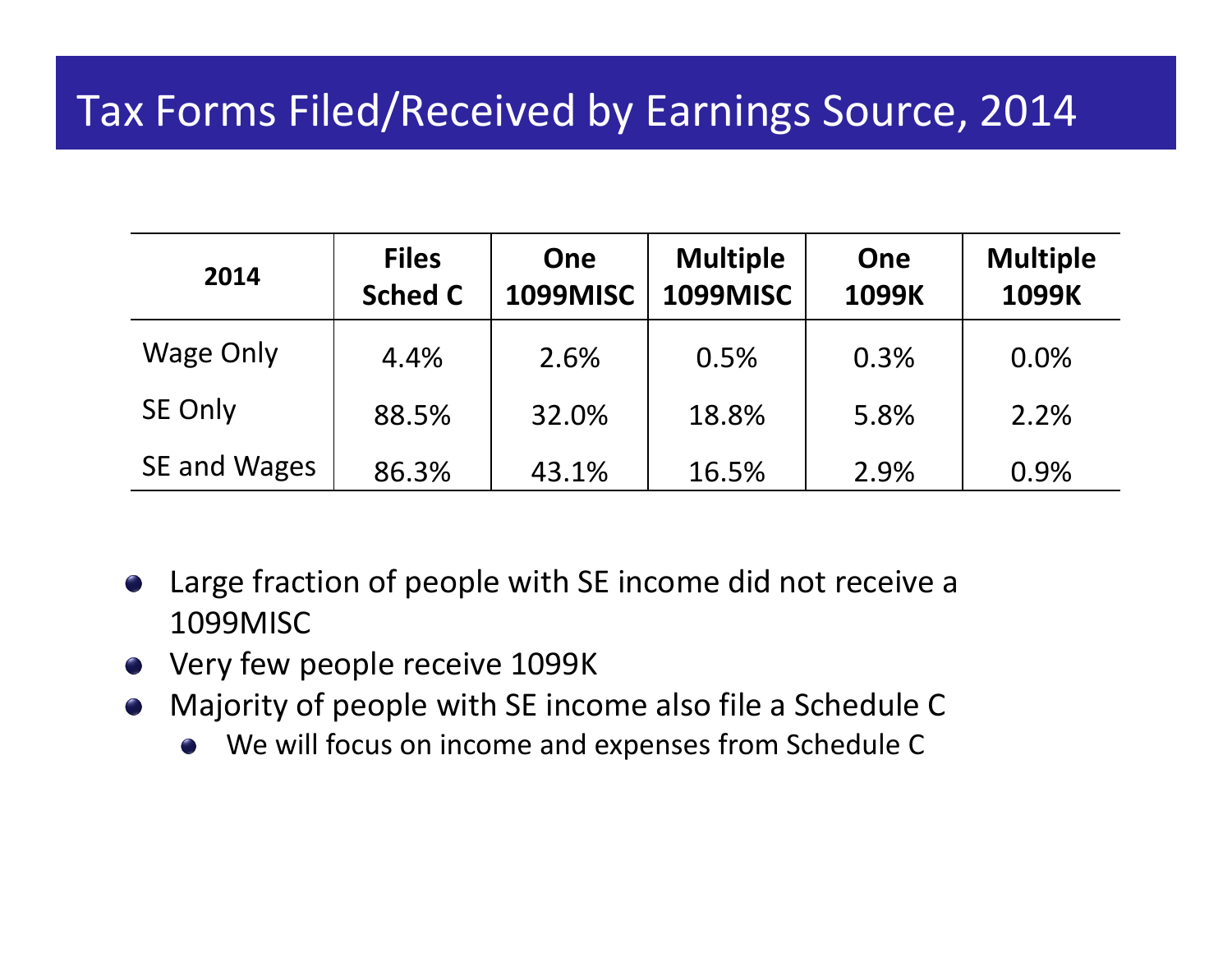# SE income as a Share of Total Earnings

Among those with self‐employment income, majority (60%) have no wage earnings

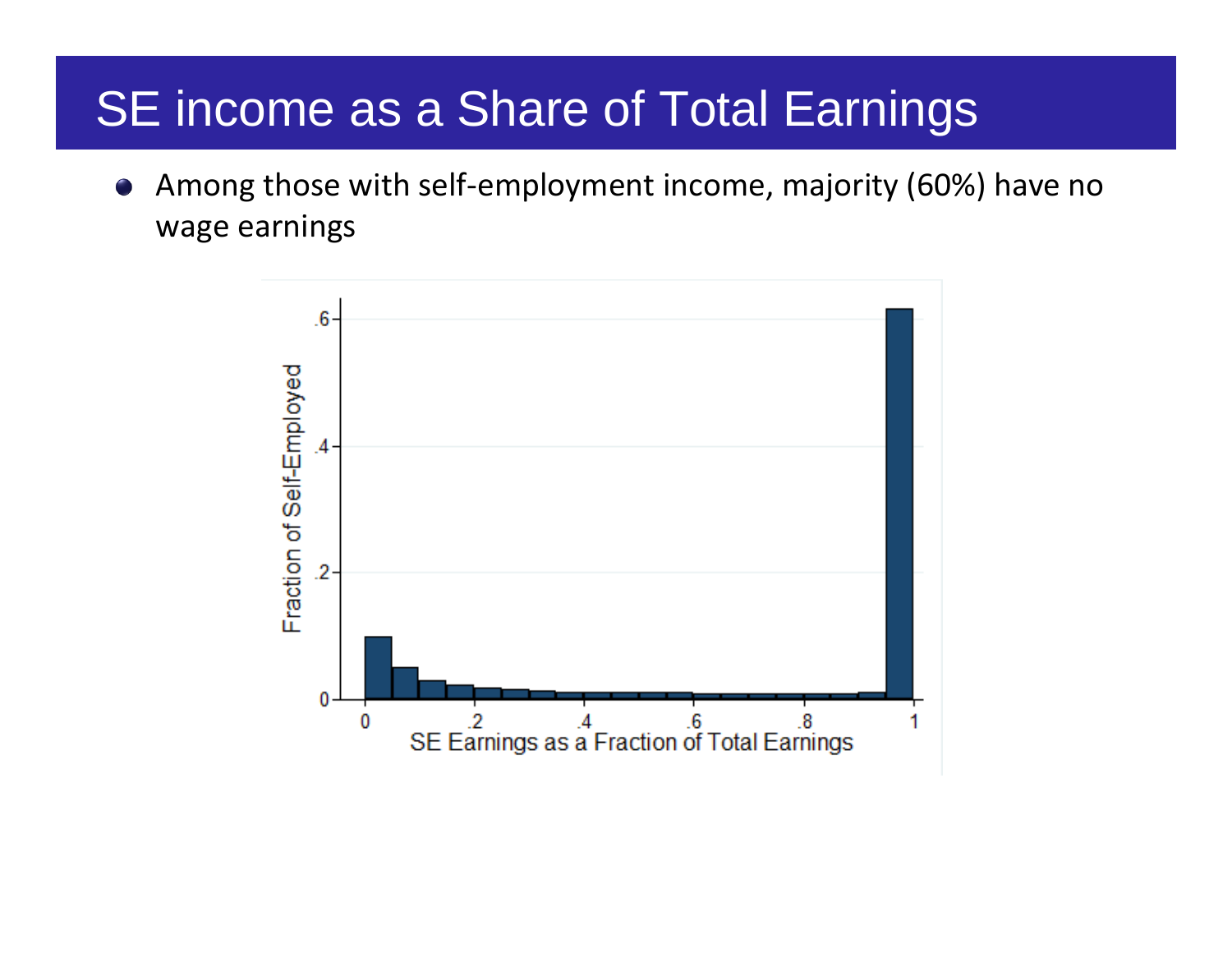# SE income as a Share of Total Earnings

Around 44% of people with both wages and self‐employment  $\bullet$ income, earn mostly wages ( SE share <sup>&</sup>lt; 15%)

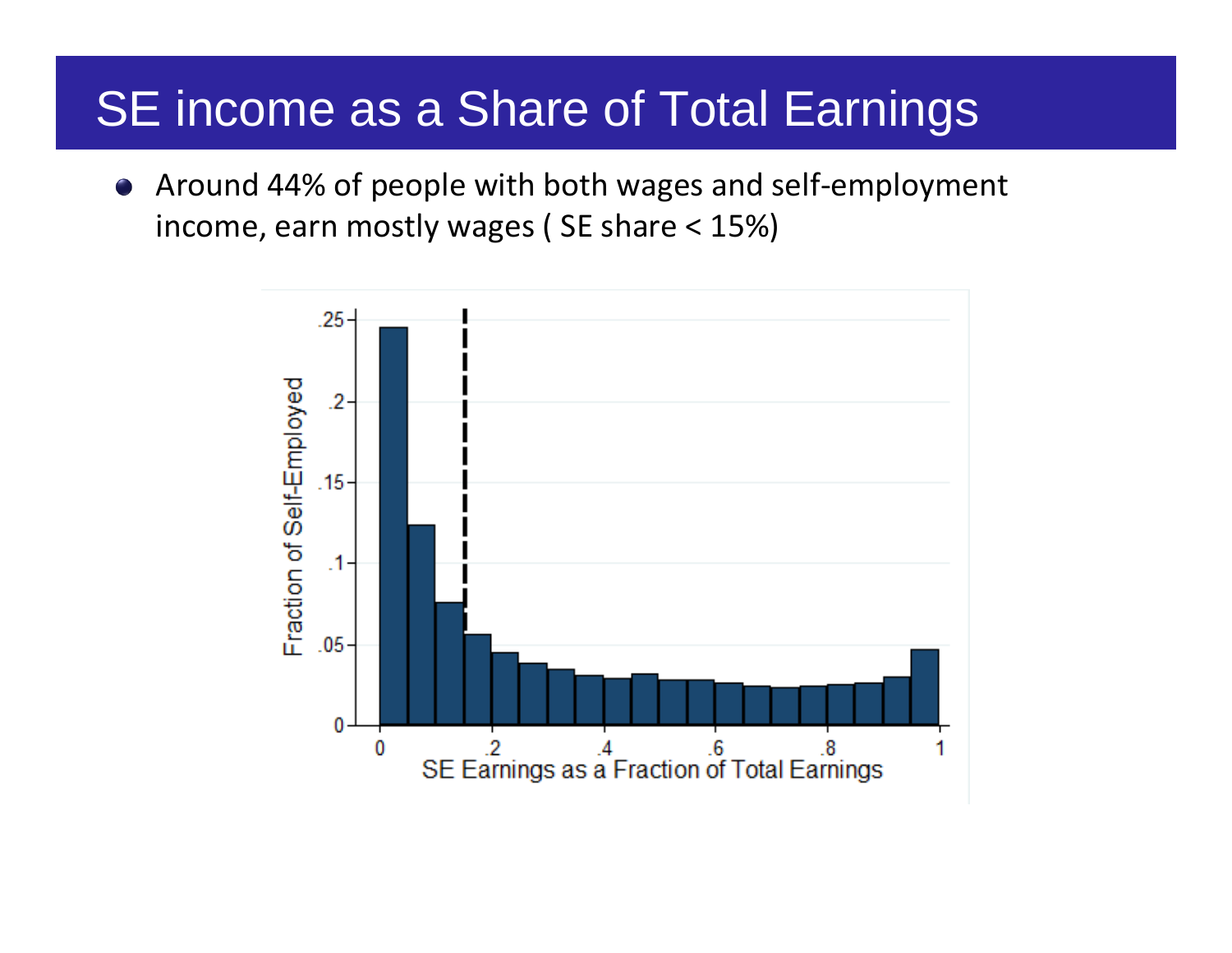# Schedule C Expenses

Around 50% of Schedule C filers have less than \$5000 in deductions  $\bullet$ for expenses

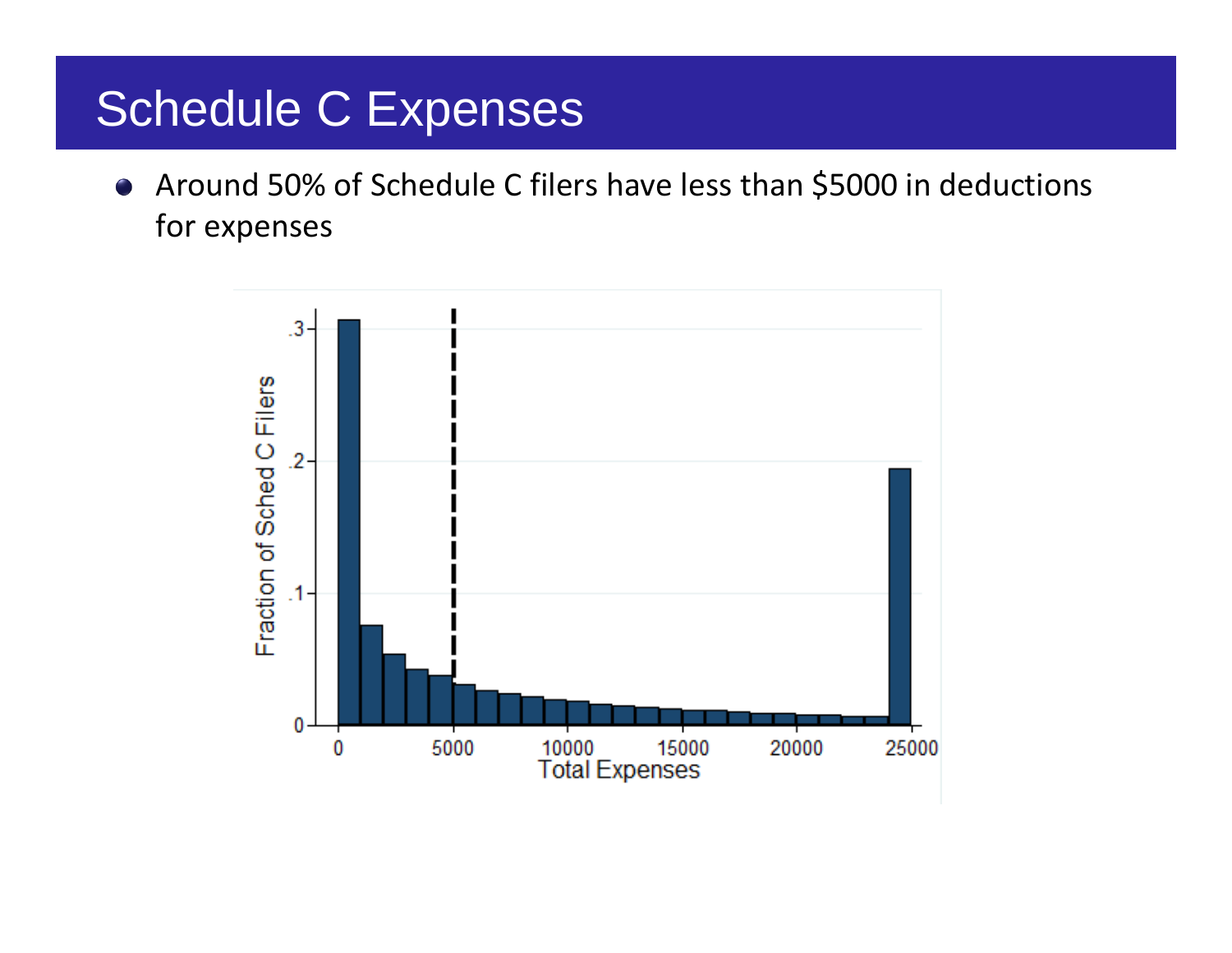# Classification of the Schedule C/SE

|                       | <b>Earnings</b>  | <b>Total deduction for expenses</b> |        |         |        |
|-----------------------|------------------|-------------------------------------|--------|---------|--------|
|                       | <b>Criterion</b> | $<$ 5K                              | 5K-10K | 10K-25K | $25K+$ |
| <b>Primarily Wage</b> | $> 85\%$ Wages   | 57.3%                               | 14.4%  | 14.3%   | 7.7%   |
| <b>Both</b>           | 15-85% Wages     | 62.8%                               | 12.3%  | 13.6%   | 11.3%  |
| <b>Primarily SE</b>   | $<$ 15% Wages    | 41.6%                               | 12.4%  | 19.8%   | 26.2%  |

For most Schedule C/SE filers whose wages comprise at least 15% of total earnings, expenses generally fall below \$5,000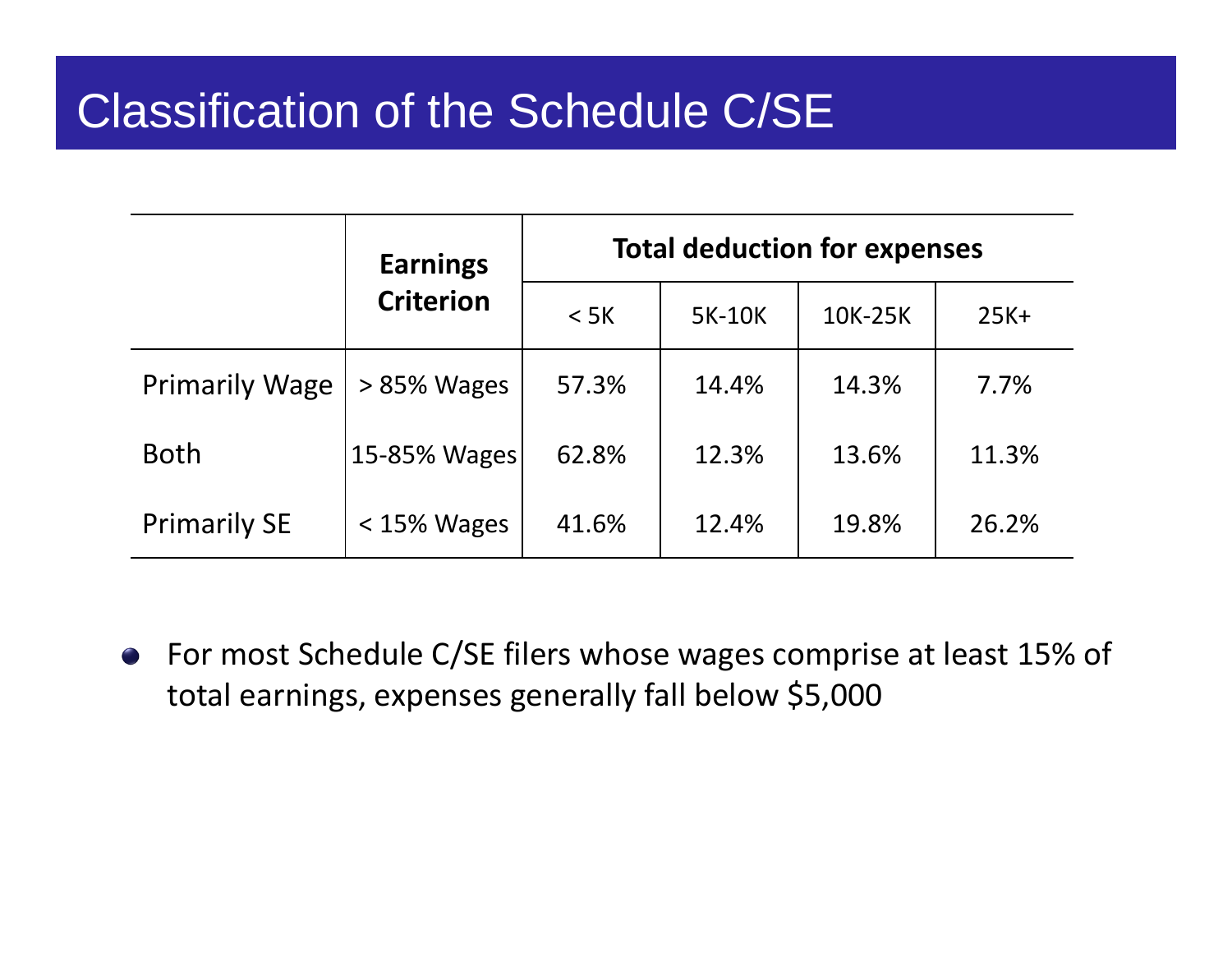# Demographics and Benefits, 2014

|                                  | Male | <b>Married</b> | Has<br>Children | HI  | Covered by Contributes to<br>Retirement |
|----------------------------------|------|----------------|-----------------|-----|-----------------------------------------|
| Wage Only                        | 51%  | 52%            | 42%             | 87% | 42%                                     |
| <b>Primarily Wage</b>            | 58%  | 58%            | 45%             | 90% | 45%                                     |
| Both; $<$ 5K Exp                 | 42%  | 40%            | 56%             | 77% | 17%                                     |
| Both; $>$ 5K Exp                 | 63%  | 59%            | 47%             | 80% | 28%                                     |
| <b>Primarily SE; &lt; 5K Exp</b> | 43%  | 48%            | 52%             | 74% | 5%                                      |
| Primarily SE; > 5K Exp           | 66%  | 62%            | 44%             | 75% | 10%                                     |

The SE with few expenses are more likely to be female, single, and have children, and less likely to be covered by health insurance or contribute to a retirement account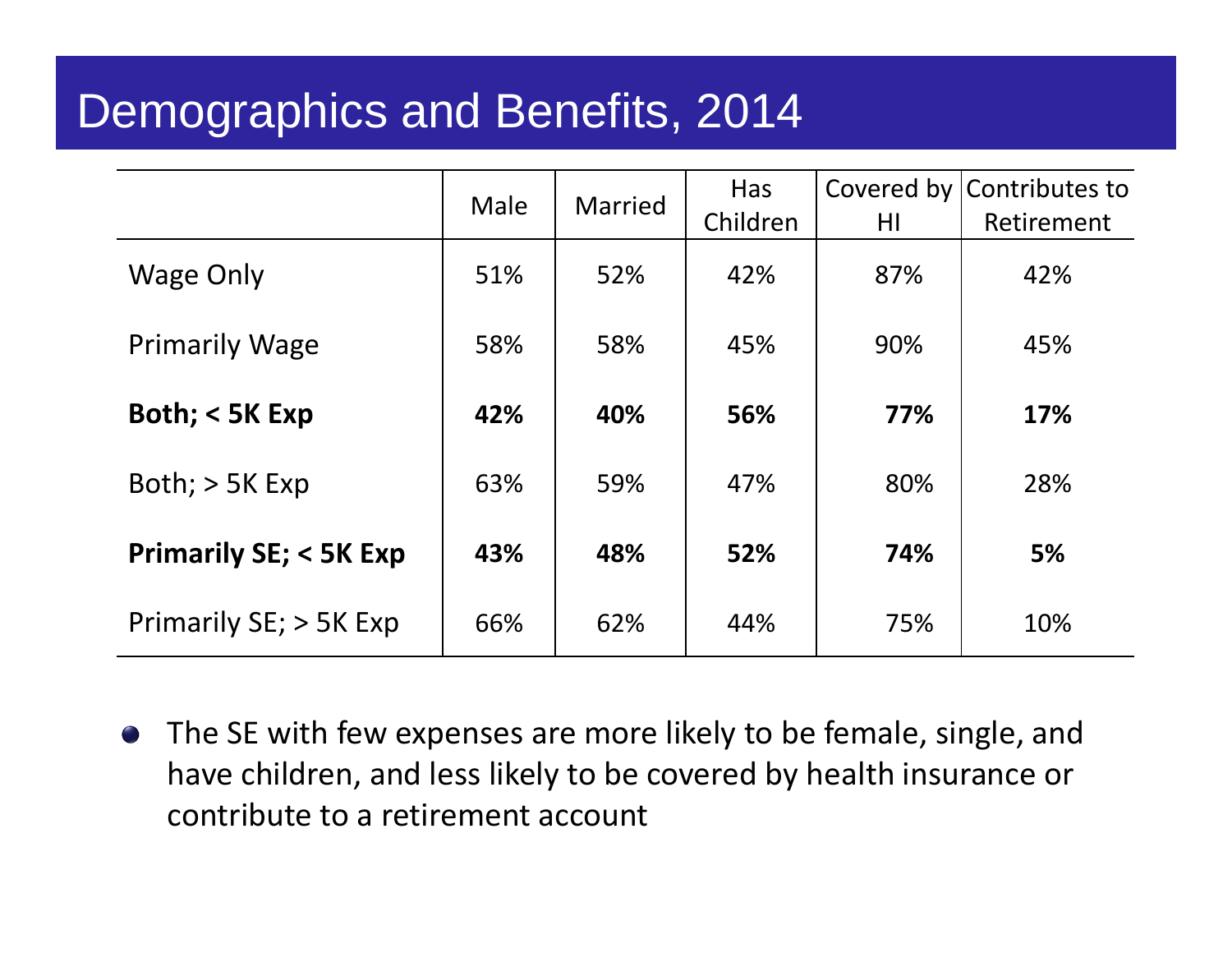# **Demographics by AGI, 2014**

Fraction with Children





Fraction Married



Less variation in demographics across groups at higher AGI's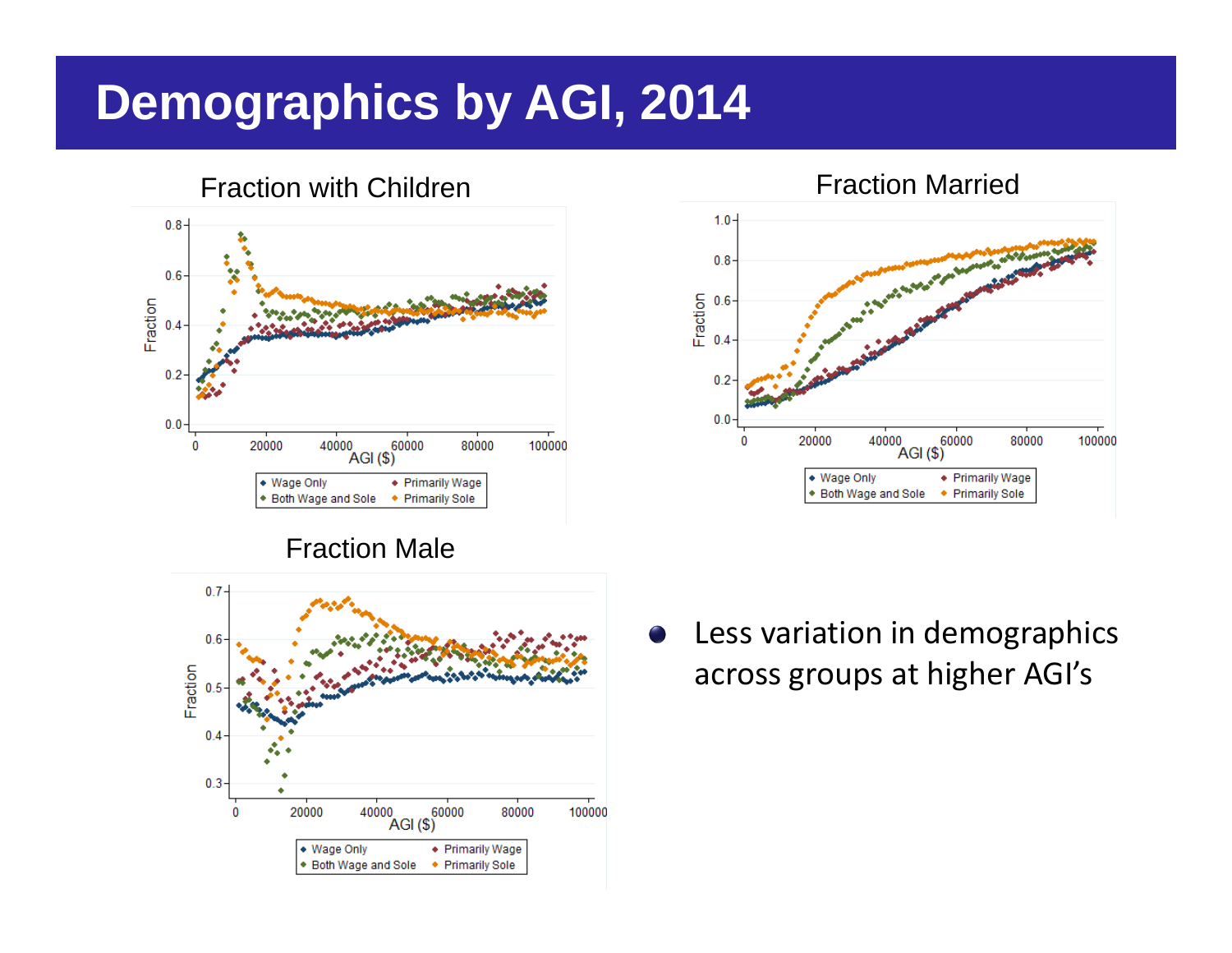# **Benefits Coverage, 2014**



Gap between wage earners and self ‐employed closes with income for health insurance but not for contributing to a retirement plan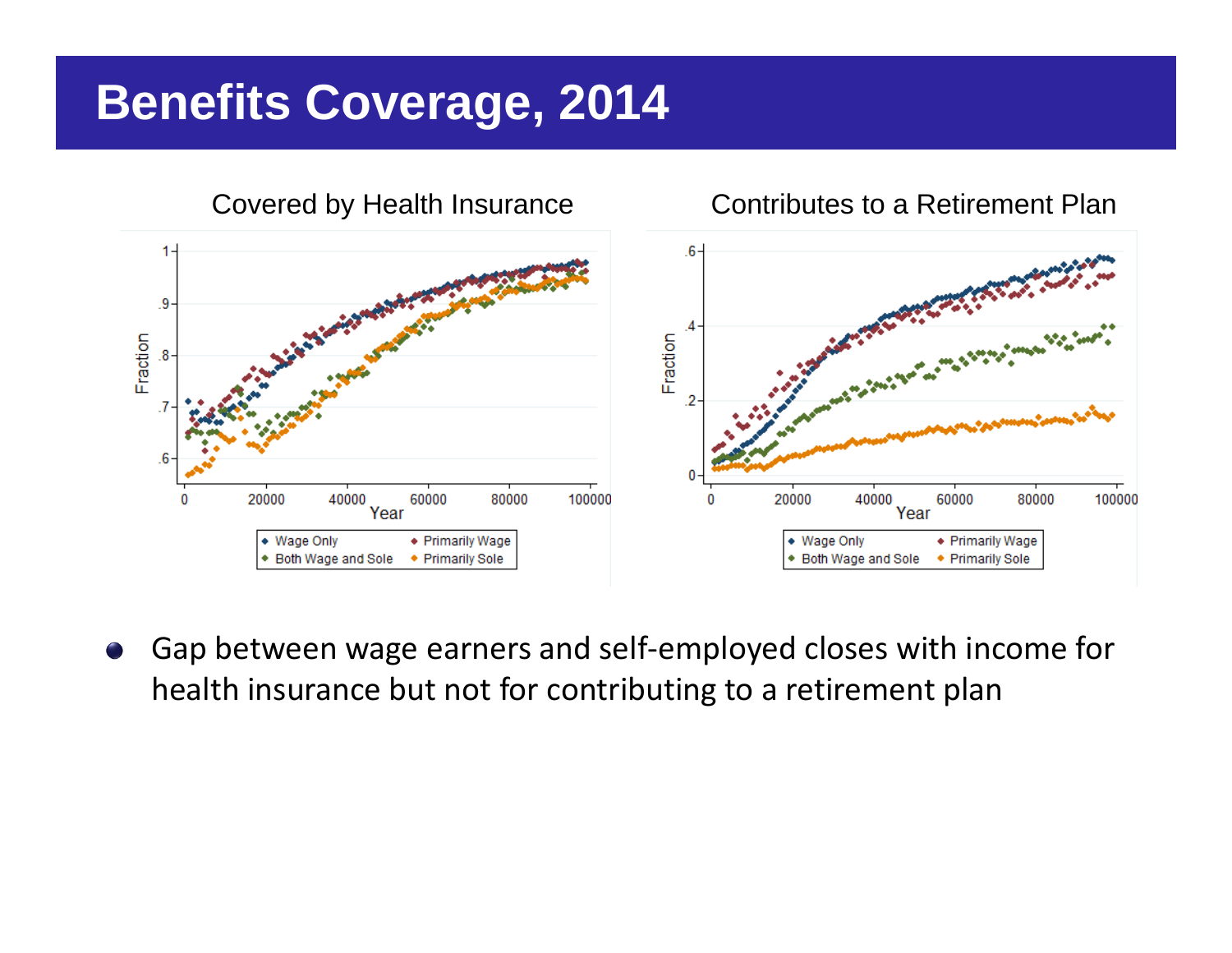# Growth in Self-Employed

Fraction of people with income from self‐employment grew by roughly 25% between 2000 and 2014

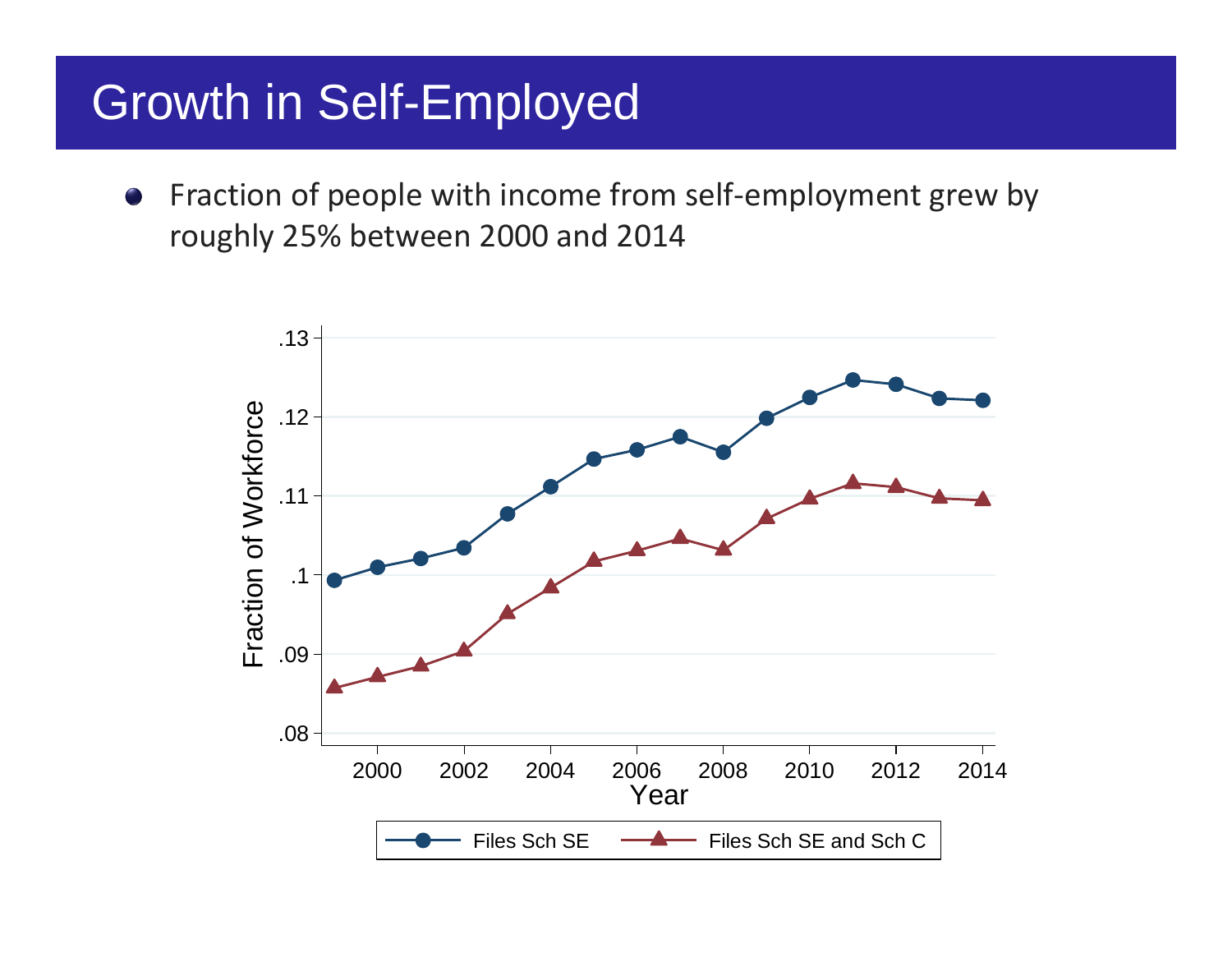# **Changes Over Time**



Share of workforce made up by those with at least 15% of earnings from SE income has been growing over time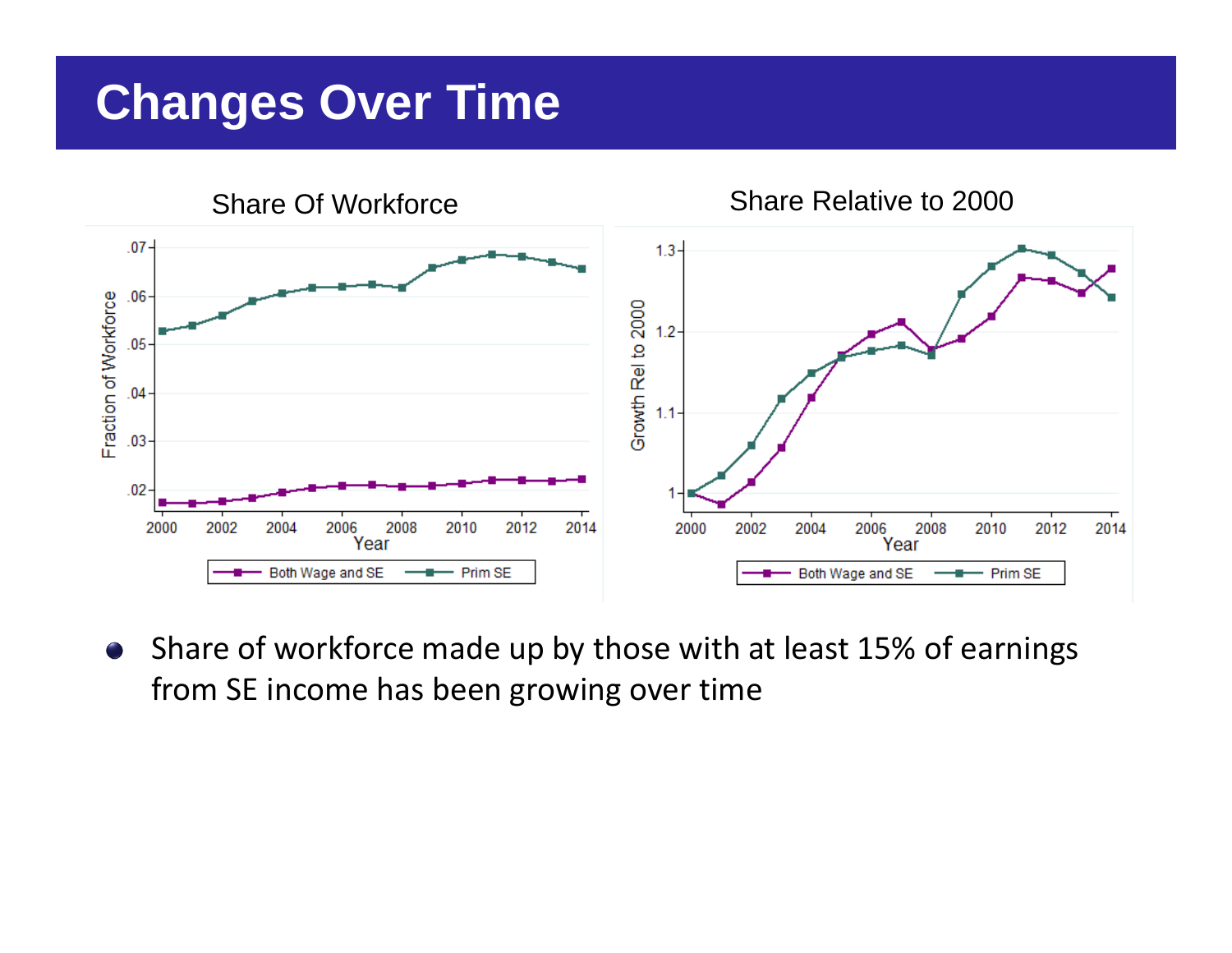#### Trends in Expenses

- Growth in SE filers is driven by those with few expenses
- Consistent with growth in the online gig economy

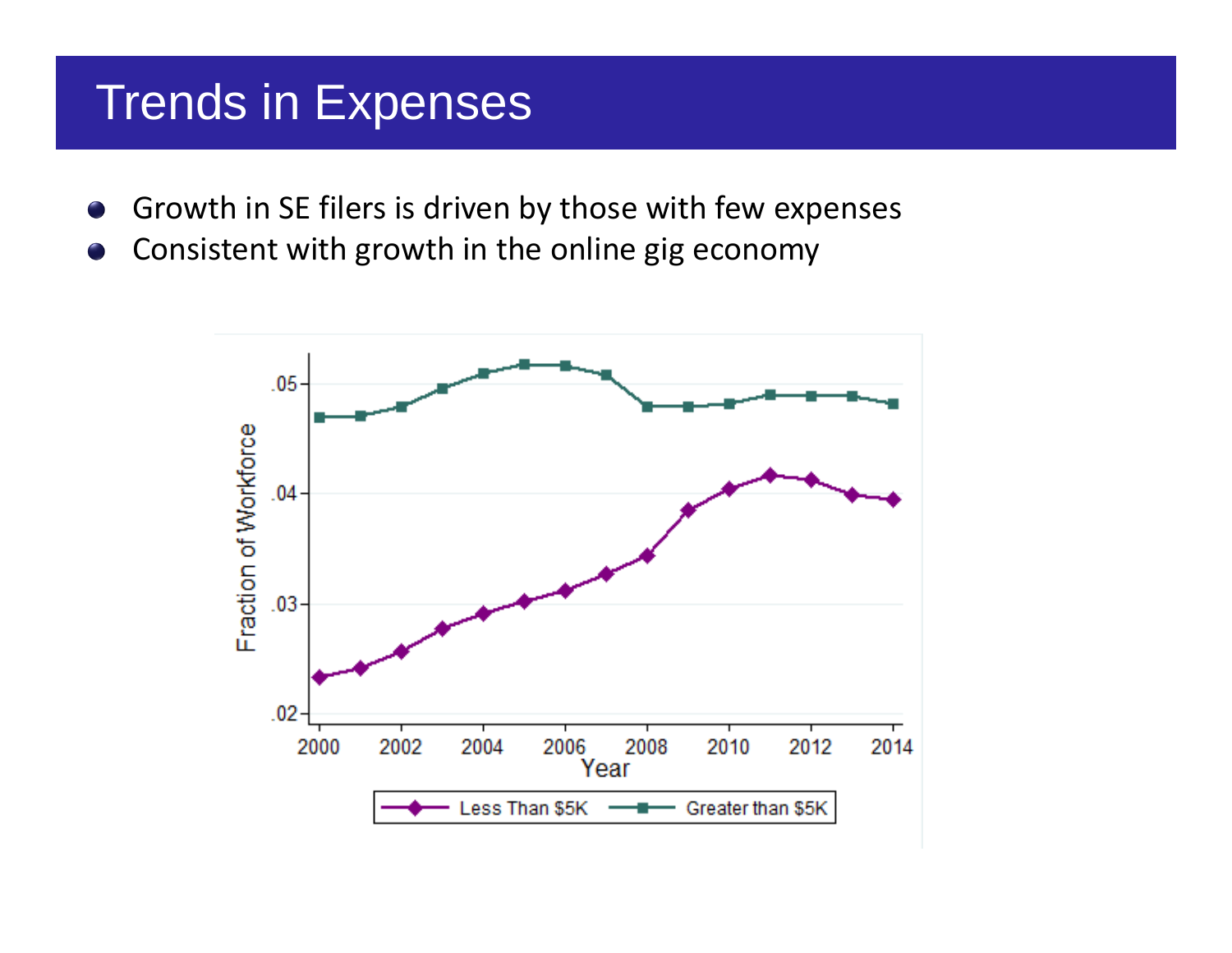# Identifying Gig Workers

Self‐identified as working at an online gig firm on Schedule C

- Generally follow Harris and Krueger (2015) in identifying online gig firms
- Likely an underestimate of the true online gig workforce
- Identify additional workers by matching EIN from self‐identified information returns
	- Might include some additional people
- Interested in comparing characteristics of gig workers to self‐employed groups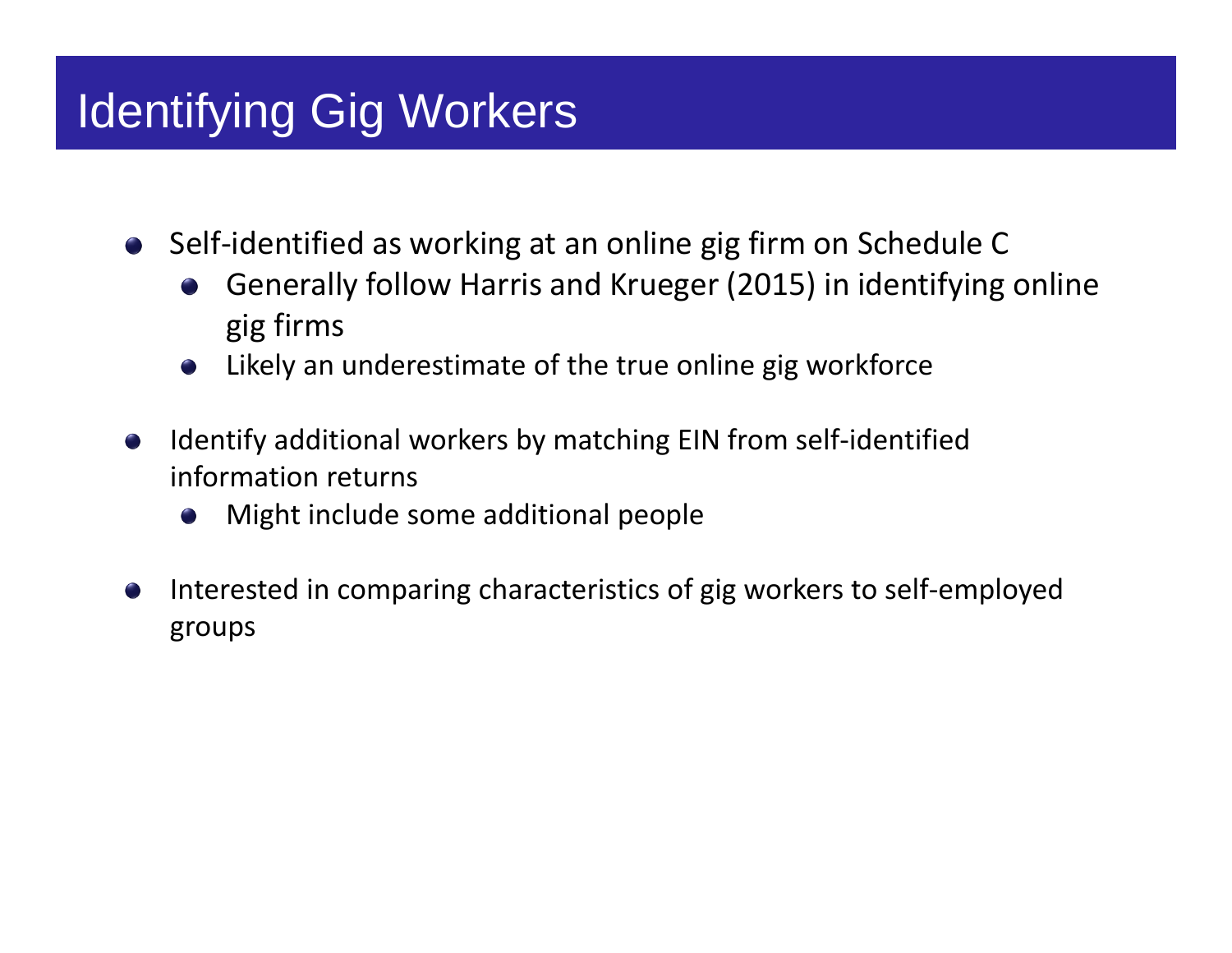# Identifying Gig Workers

|                       | <b>Share of Online</b><br><b>Gig Workers</b> |
|-----------------------|----------------------------------------------|
| <b>All Workers</b>    | 0.21%                                        |
| <b>Primarily Wage</b> | 1.1%                                         |
| <b>Both</b>           | 0.95%                                        |
| <b>Primarily SE</b>   | 0.73%                                        |

Largest share of online gig workers appear in the Primarily Wage  $\bullet$ category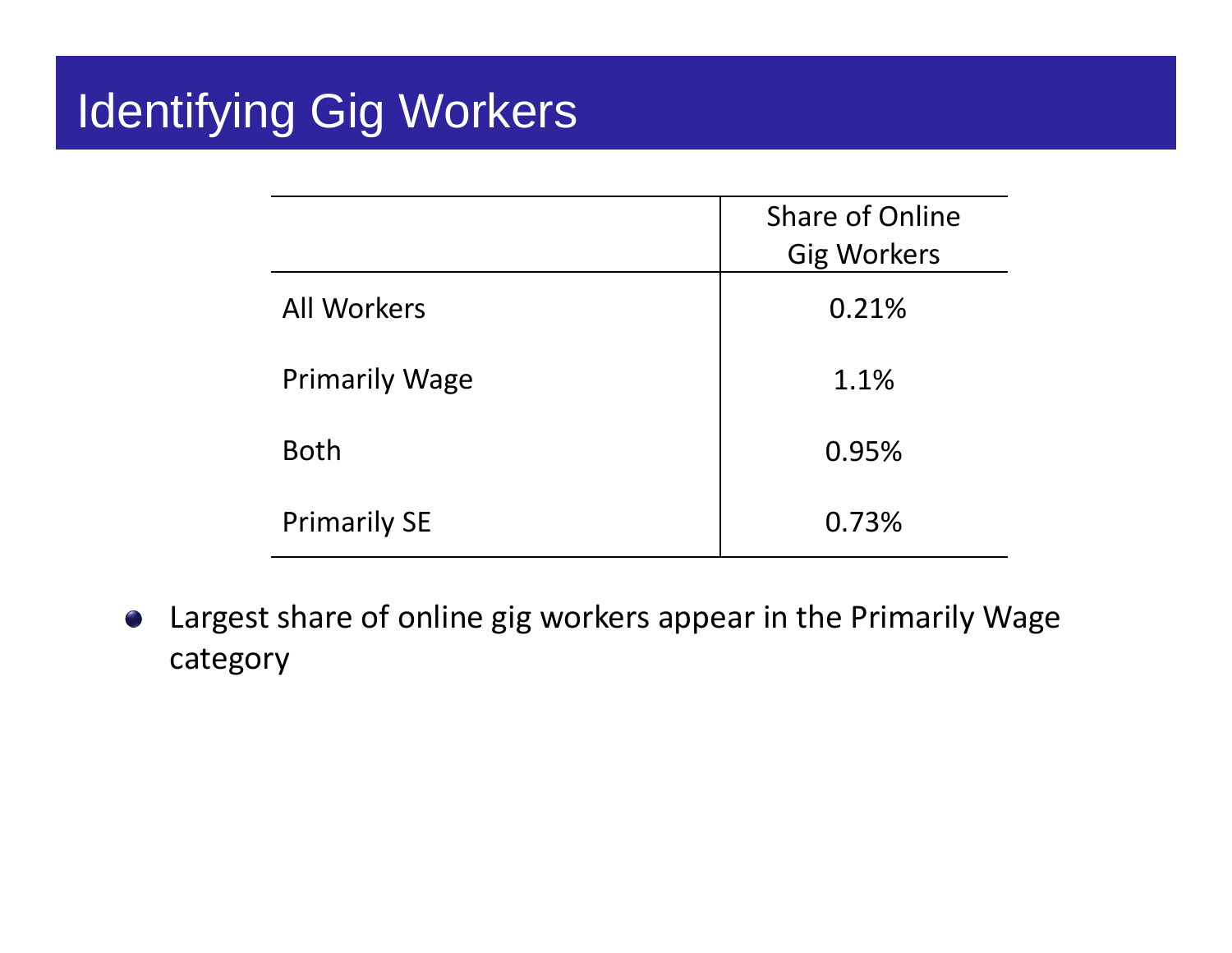## Demographics, Age



Online gig workers tend to be younger than the other SE filers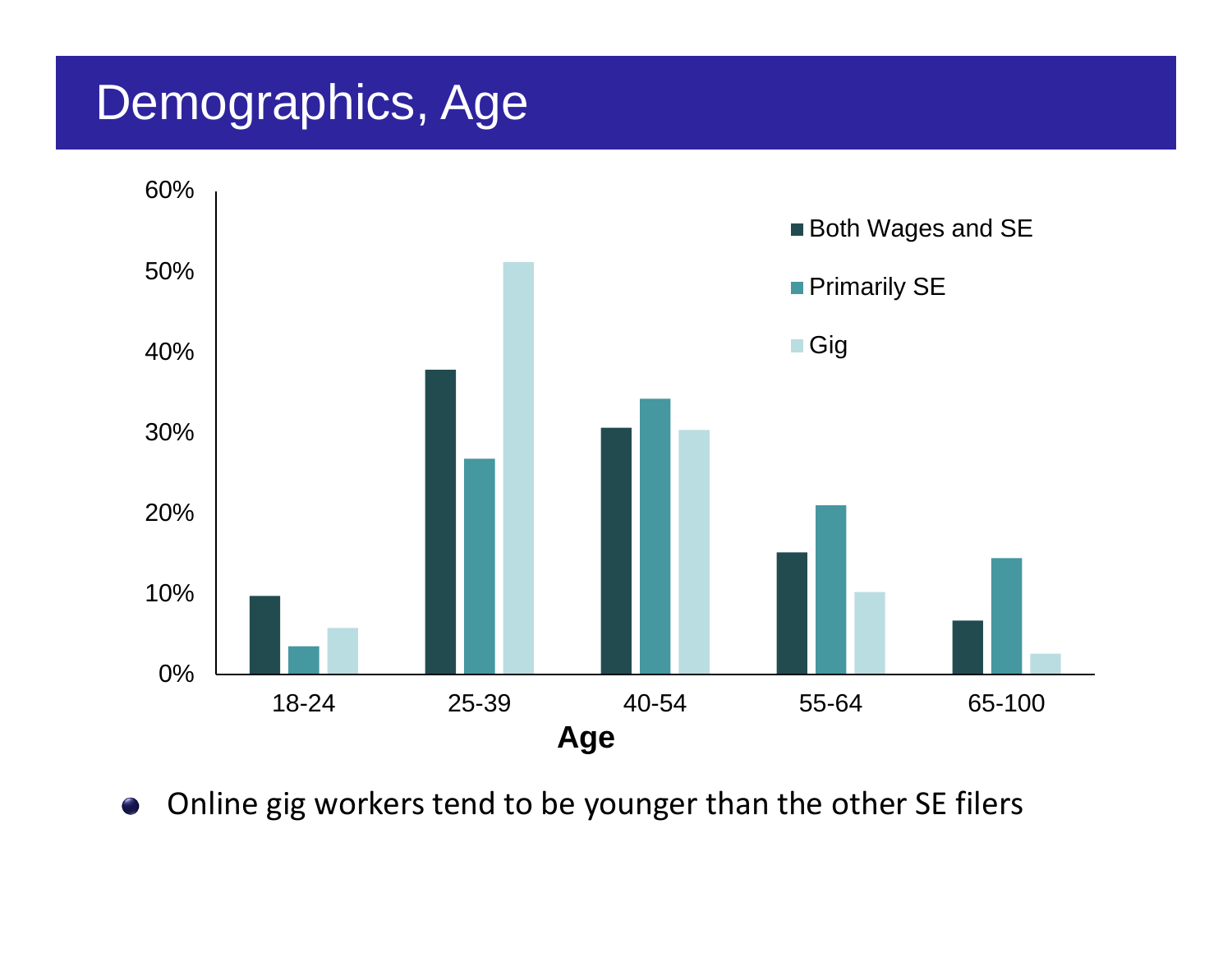# Demographics, Gender/Family Structure



Online gig workers are more likely to be male and less likely to be married or have children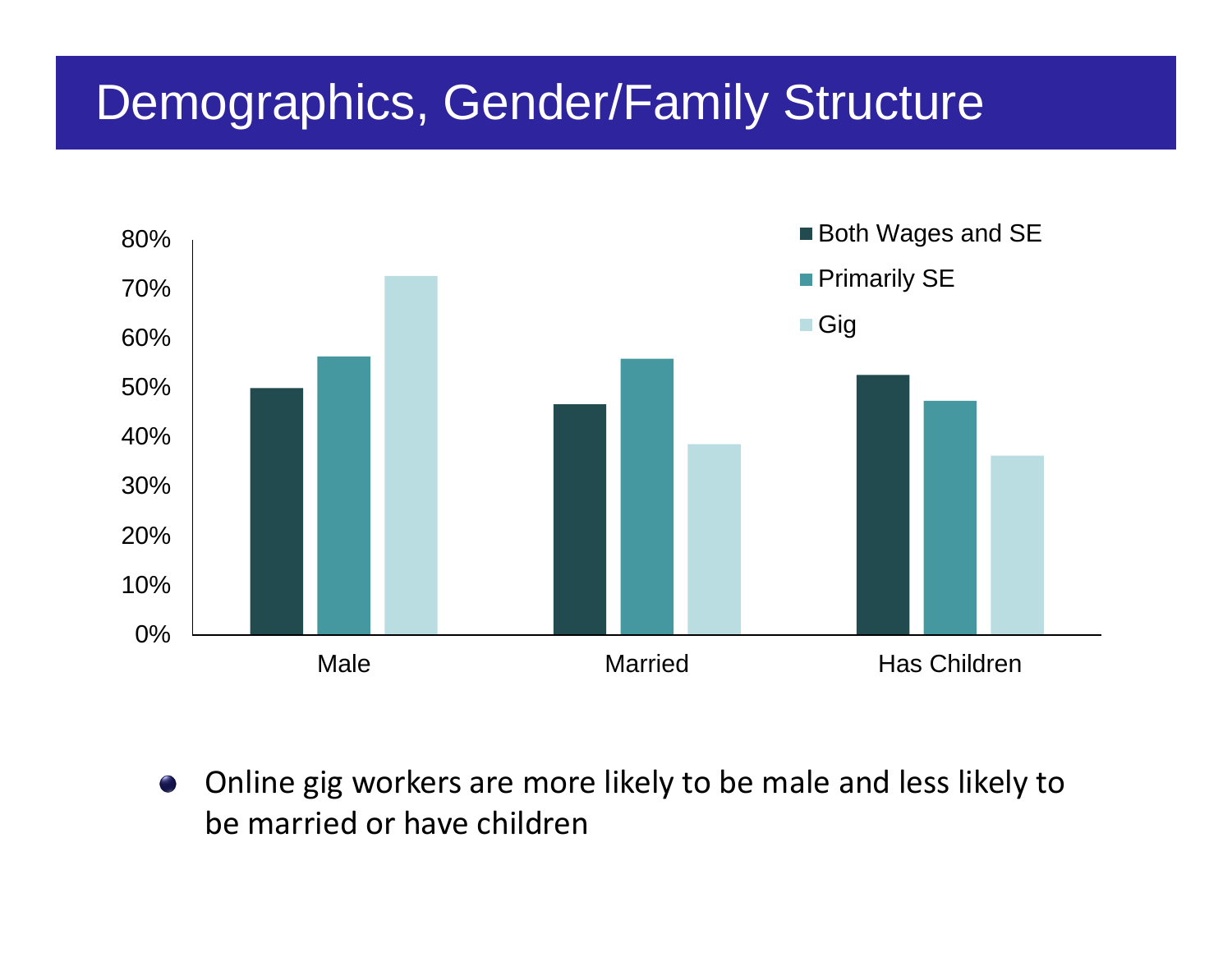#### **Economics Characteristics**

|                          | Total Earnings | <b>Wages</b> | <b>SE Earnings</b> |
|--------------------------|----------------|--------------|--------------------|
| <b>All Workers</b>       | 47,396         | 43,806       | 3,590              |
| Wage Only                | 47,325         | 47,325       | n.a.               |
| <b>Primarily Wage</b>    | 70,969         | 69,372       | 1,597              |
| <b>Both</b>              | 43,113         | 24,731       | 18,381             |
| <b>Primarily SE</b>      | 28,146         | 188          | 27,957             |
| <b>Online Gig Worker</b> | 35,644         | 29,814       | 5,830              |

- Online gig workers earn less in wages compared to wage earnings and less in SE income compared the other SE groups
- On average their total earnings are higher than the primarily se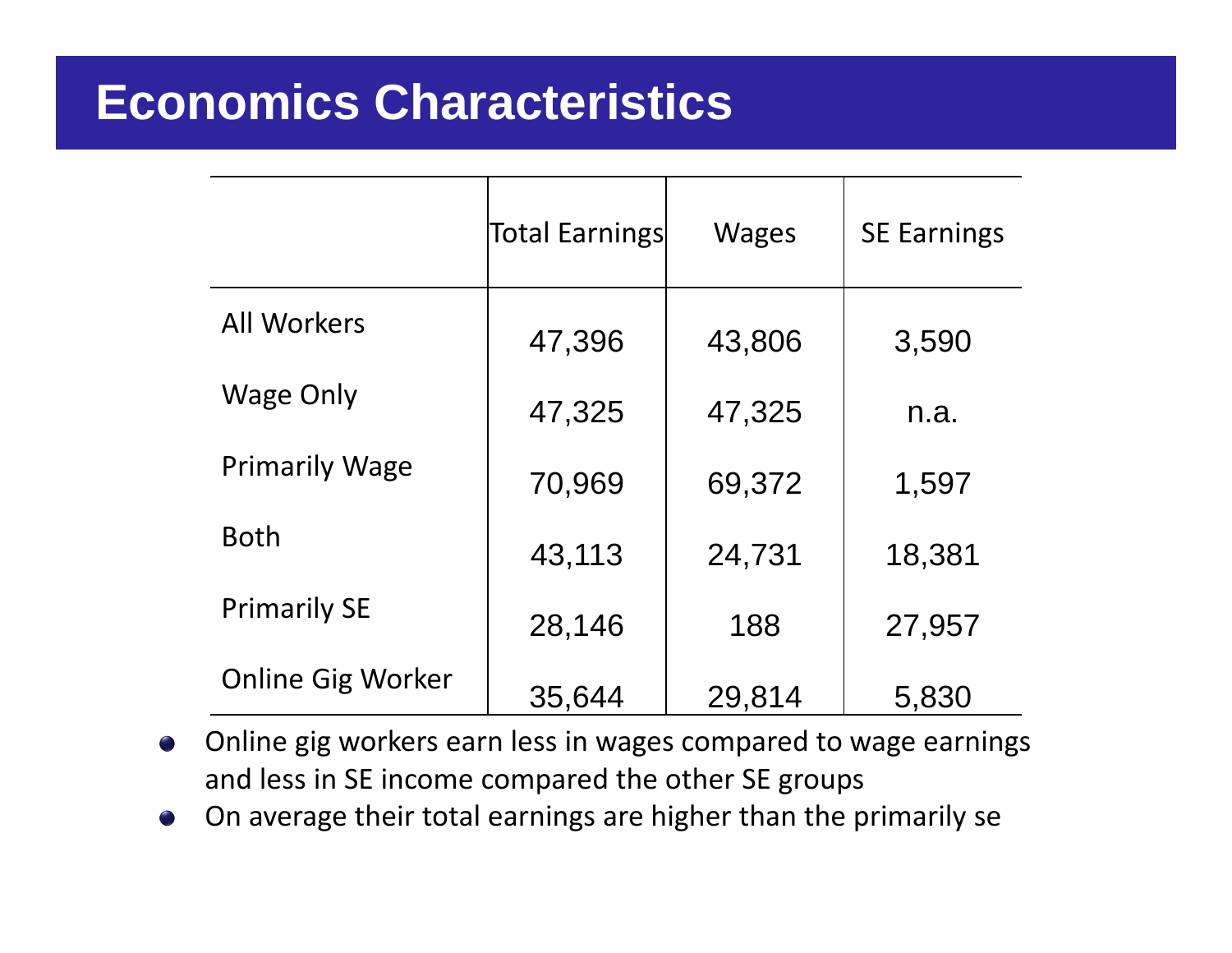# **Benefits Coverage**

|                          | Made a          | Covered by |
|--------------------------|-----------------|------------|
|                          | Contribution to | Health     |
|                          | <b>IRA/401K</b> | Insurance  |
| <b>All Workers</b>       | 38.3%           | 86.2%      |
| <b>Wage Only</b>         | 41.9%           | 87.1%      |
| <b>Primarily Wage</b>    | 44.9%           | 89.7%      |
| <b>Both</b>              | 21.3%           | 78.4%      |
| <b>Primarily SE</b>      | 7.8%            | 74.7%      |
| <b>Online Gig Worker</b> | 27.6%           | 80.4%      |

Online gig workers are less likely to contribute to <sup>a</sup> retirement plan or be covered by health insurance compared to wage earners but more likely compared to other SE groups